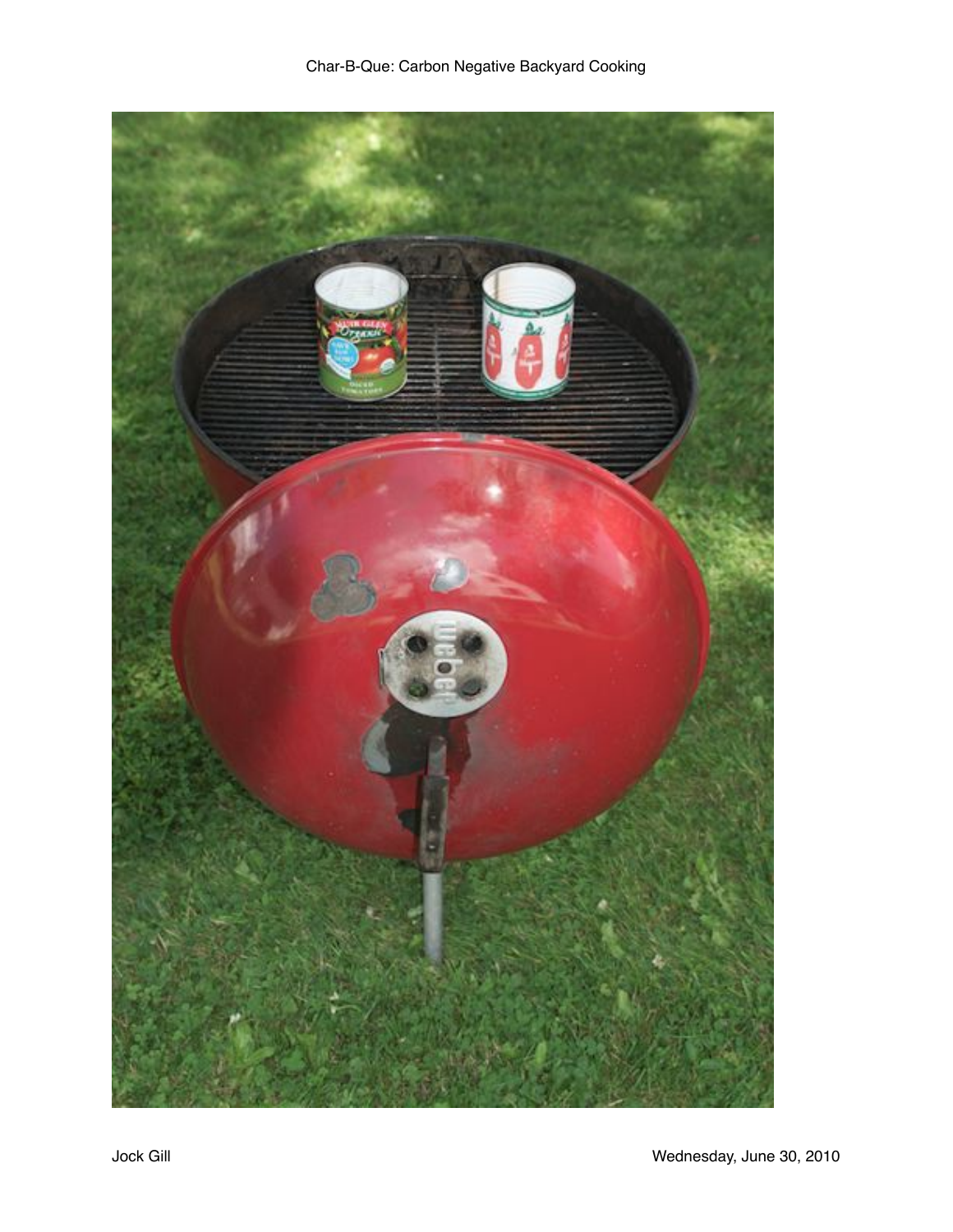Basic Elements -- these are the elements required to convert a Weber unit to a carbon negative Char-B-Que.

The B stands for Biochar. Total cost: \$0.00



two cans -- these will be turned into iCan TLUD stove units

For more pictures of other experiments: <http://www.flickr.com/photos/jockgill/>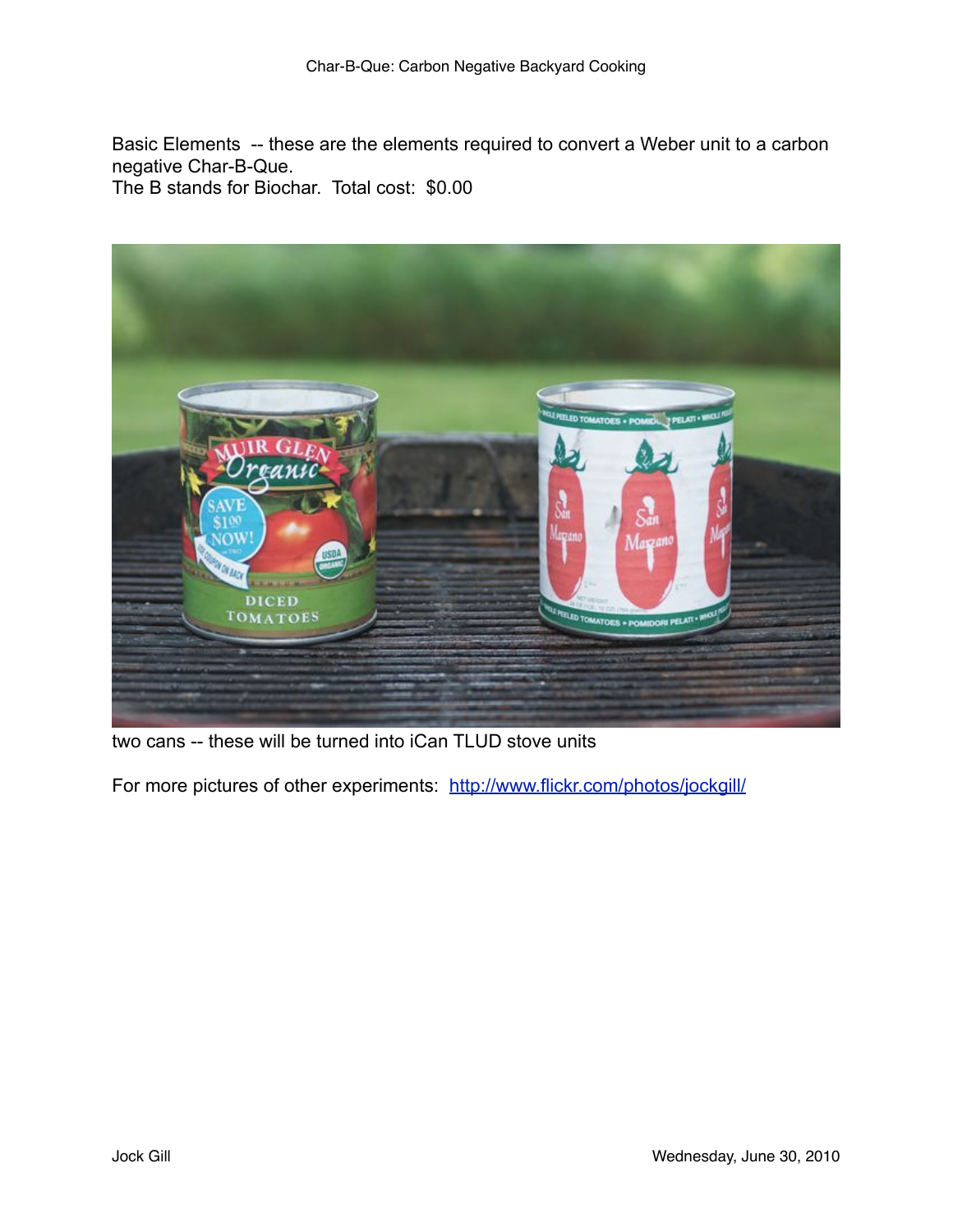

Two iCan Top Lit, Up Draft [TLUD] stoves

Hint: Measure the circumference of the can. Divide that by the number of holes you want to have in your design. Use that result as the distance between hole centers. Mark the hole centers as per the above and then make your holes.

Hint: Always make small pilot hole first and then work your way up to bigger and bigger holes made with larger and larger tools. A set of graduated nails and spikes works great. When in doubt, start with fewer and smaller holes. In general, primary air holes will be smaller and secondary air holes will be much larger. The number of holes you use and their sizes, and locations, has to be tuned for draft conditions, fuel type, fuel form factor, and fuel size.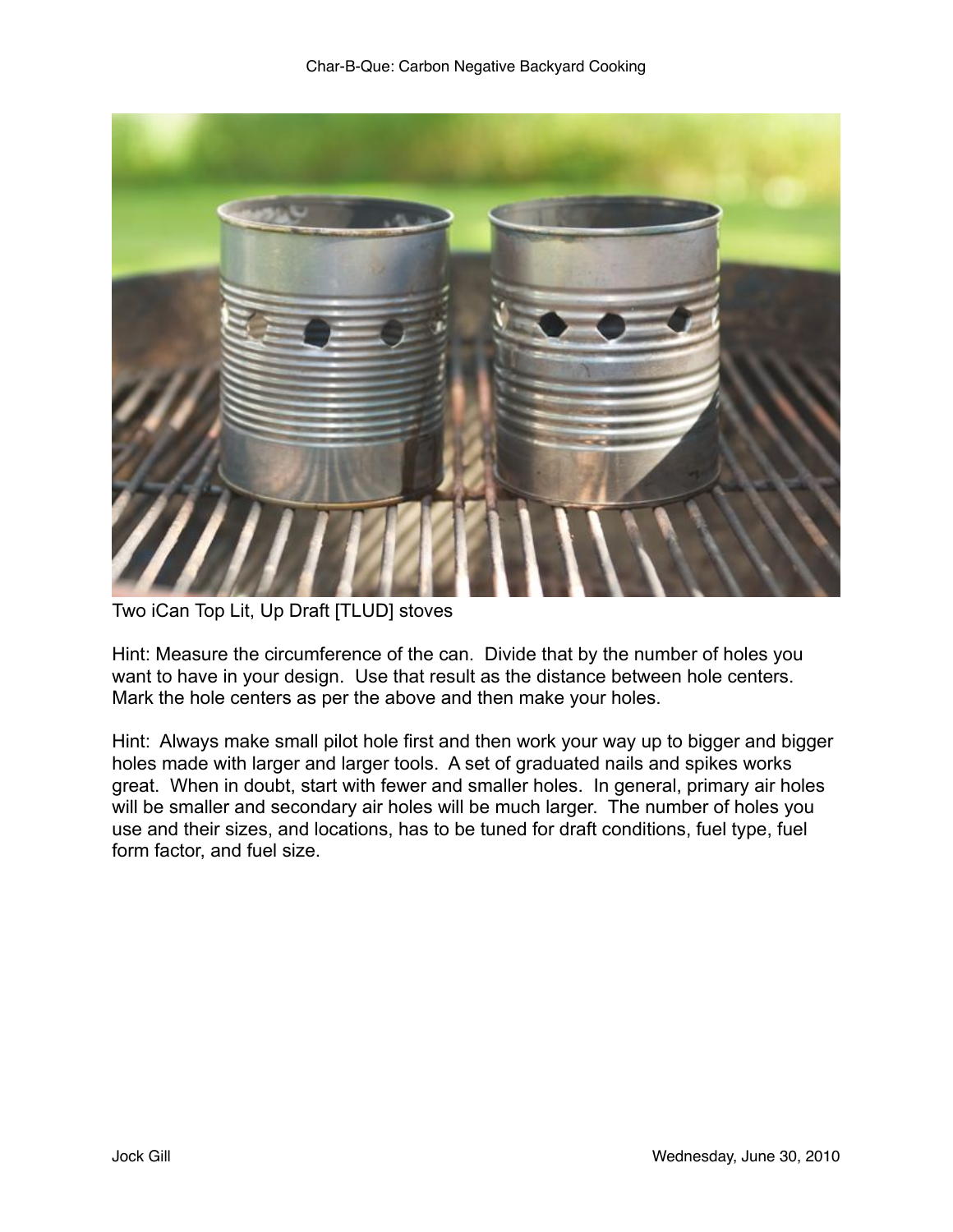

Top can shows the primary air holes. Today's experiments suggest that 21 holes is too many and 15 is too few. Some tuning to be done to accommodate the restricted draft in the Weber unit when the lid is closed.

Bottom can shows secondary air holes. In this case there are 10, about 1/3 of the way down from the top -- classic iCan approach.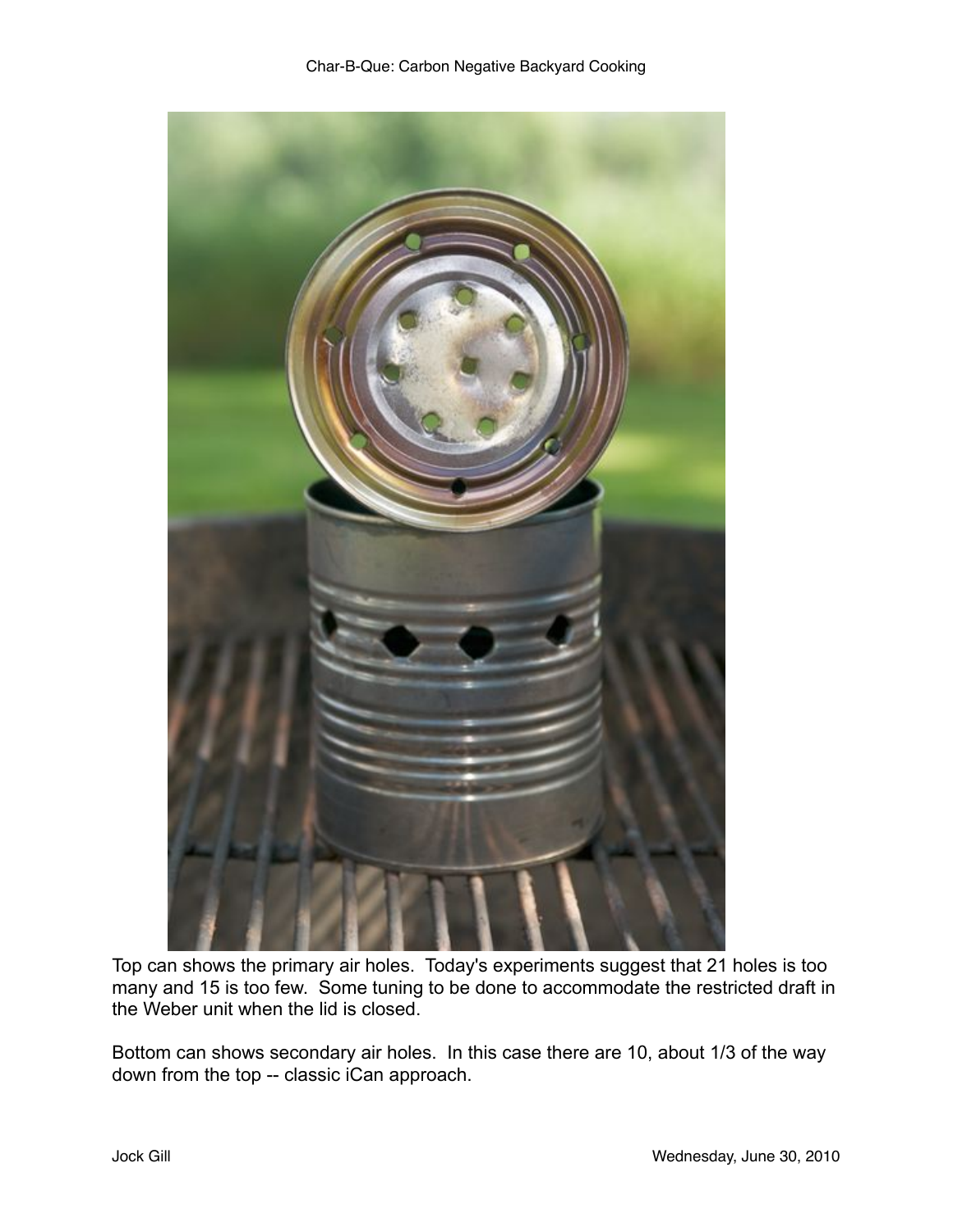

iCans in place & loaded - each iCan was loaded with 1.5 cups of wood pellets. The iCans are set on the former charcoal grate. A drip pan below the grate is highly recommended.

Note the total absence of charcoal.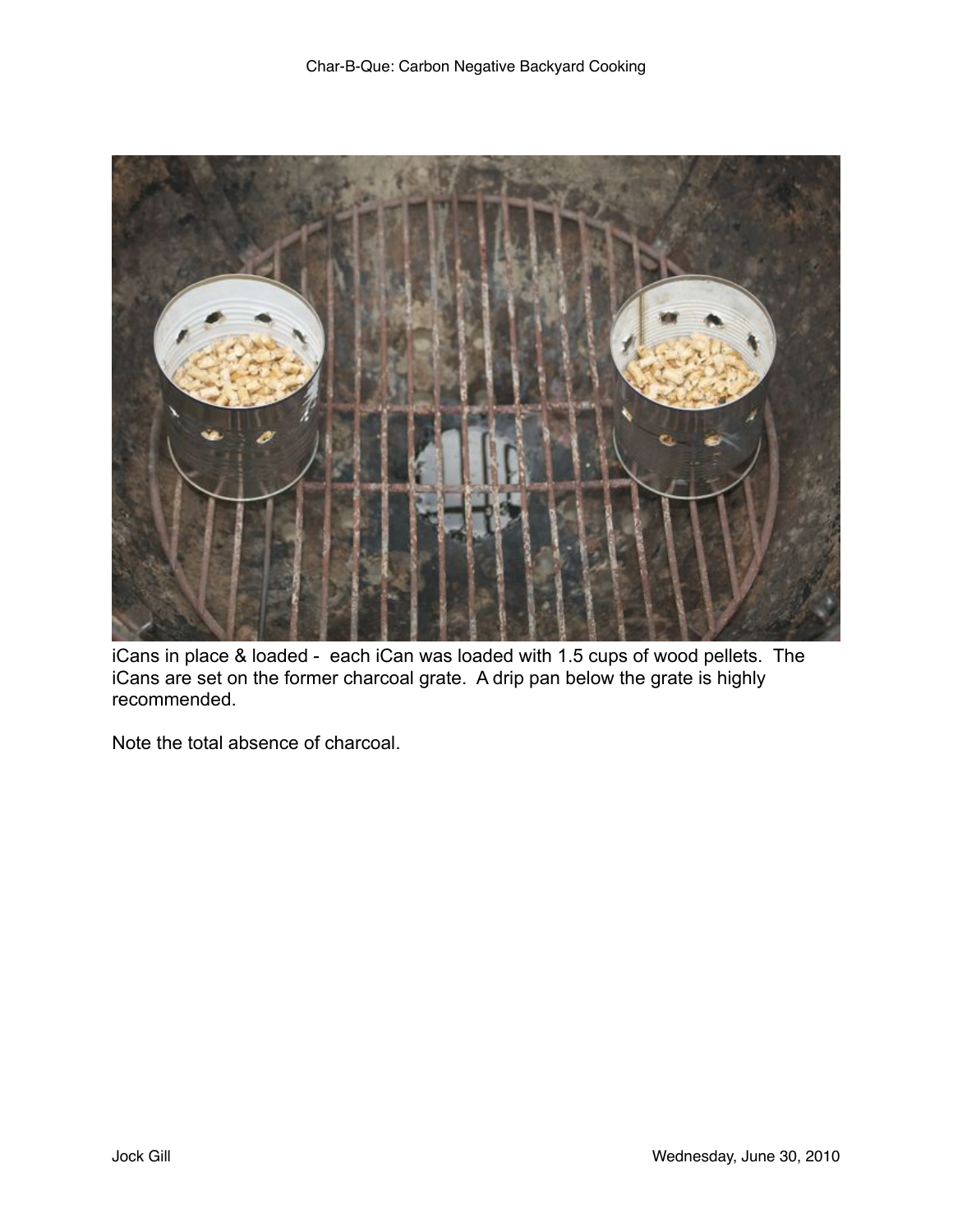

iCans burning: The cooking grate is now in place, with the iCans safely between the two grates.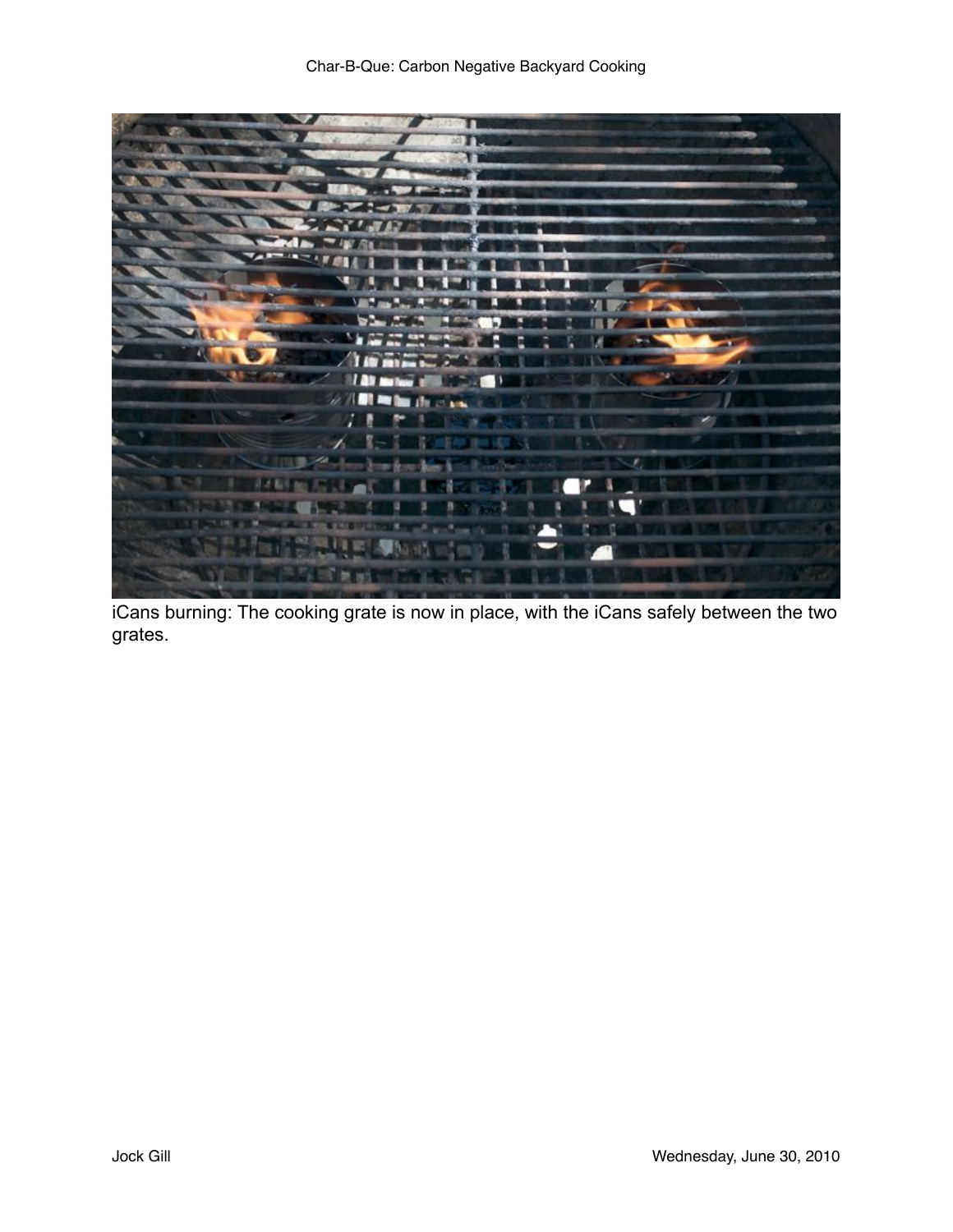

Char-B-Que is in process. No smoke! The lid gets well over 300 degrees F.

The lid may have to be cracked open to allow more secondary air into the system. If the iCans go out and start to smoke, just crack the lid and relight the iCans.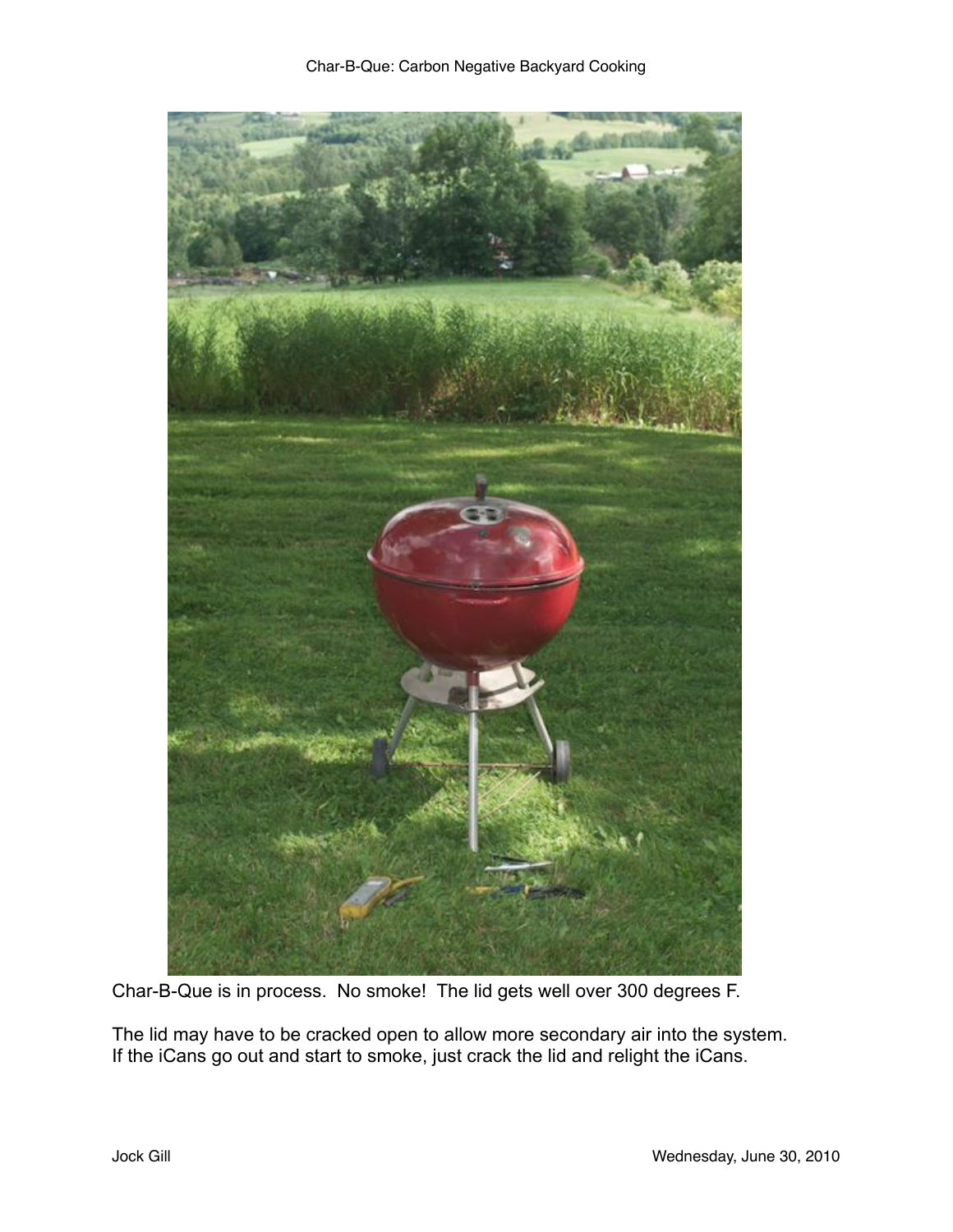

Perfect Char-B-Que Chicken. Juicy. Tender. No smokey taste. And no burned bits at all.Skin was also very crispy.

Cooking time: about 45 minutes. The right iCan had more primary air holes, 21, and burned out at 40 minutes. The left iCan was complete at 48 minutes. It had only 15 holes for primary air. Tuning of the total system is important.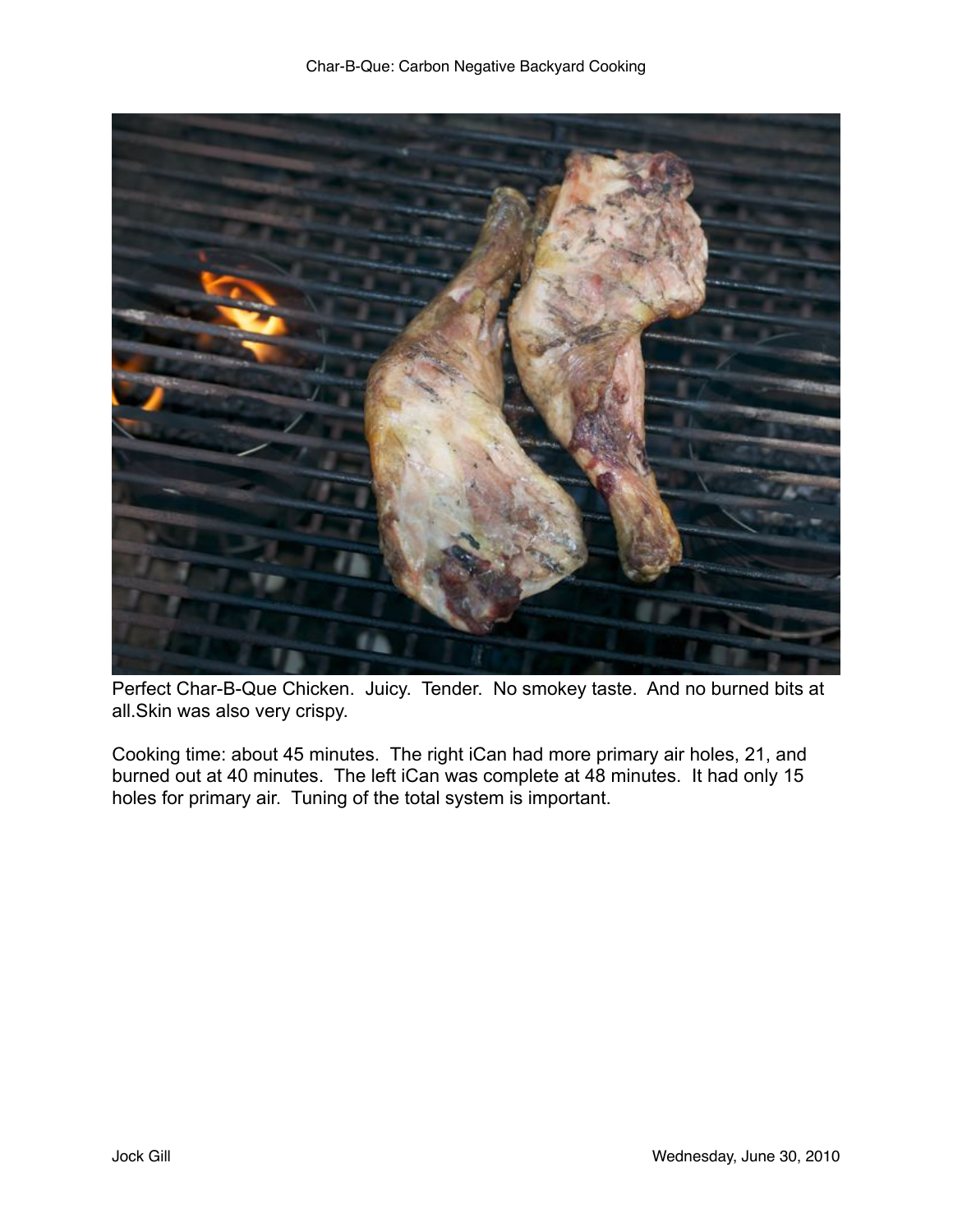

Biochar from the wood pellets in the iCan TLUDs at the end of the Char-B-Que. The biochar, which will be mixed with compost and then added to gardens as a soil amendment, is how carbon that was in the wood pellets is sequestered. The long term sequestering of the carbon from the biomass is what makes the Char-B-Que "Carbon Negative".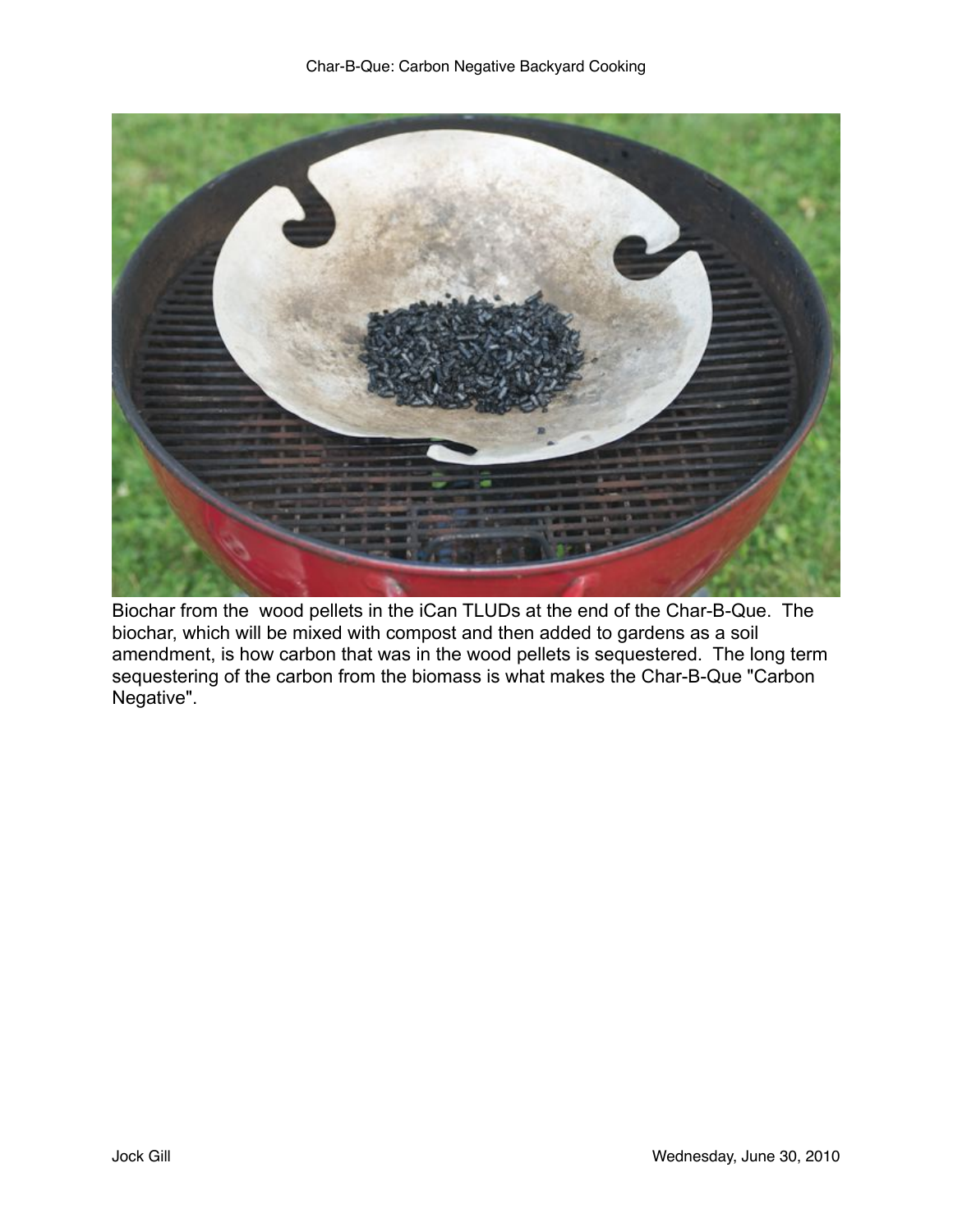

Biochar detail. All biomass is about 50% organic carbon, with a relatively short carbon cycle. The carbon in the wood pellets was pulled from the atmosphere by photosynthesis. After pyrolysis in the iCan TLUDs, about 40% of the carbon has been converted to elemental carbon. The rest as been burned and lost in the pyrolysis process. The elemental carbon has a very long carbon cycle and will stay sequestered in the soil for centuries, paying productivity dividends every year -- year after year.